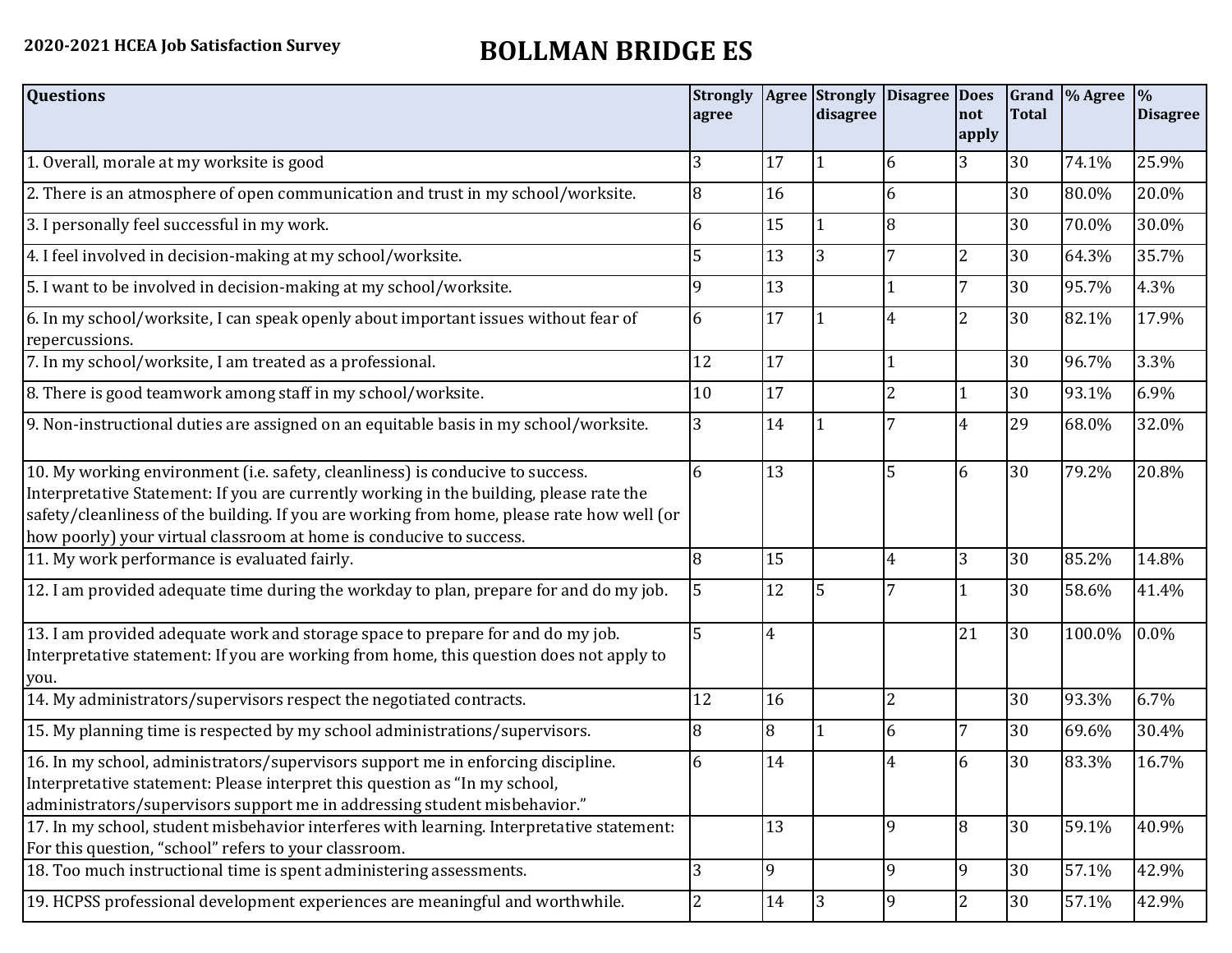## **2020-2021 HCEA Job Satisfaction Survey BOLLMAN BRIDGE ES**

| 20. Increased workload has contributed to a decline in my morale.                                                                                          | q              | 10 |                | 8  | $\overline{2}$ | 29 | 70.4% | 29.6%  |
|------------------------------------------------------------------------------------------------------------------------------------------------------------|----------------|----|----------------|----|----------------|----|-------|--------|
| 21. I am paid fairly.                                                                                                                                      | 3              | 15 | 3              | 9  |                | 30 | 60.0% | 40.0%  |
| 22. I have confidence in the leadership exhibited by the HCPSS Superintendent.                                                                             | 6              | 22 |                |    |                | 30 | 93.3% | 6.7%   |
| 23. I have confidence in the leadership exhibited by the Howard County Board of<br>Education.                                                              |                | 22 | 2              |    |                | 30 | 76.7% | 23.3%  |
| 24. I have confidence in the leadership exhibited by the Howard County Education<br>Association (HCEA).                                                    | 9              | 20 |                |    |                | 30 | 96.7% | 3.3%   |
| 25. I feel that HCPSS offers me the possibility of advancing professionally in the field of<br>education.                                                  | 3              | 18 |                | 5  | 3              | 29 | 80.8% | 19.2%  |
| 26. In my position, I receive appropriate and adequate support and training.                                                                               |                | 17 |                | 5  |                | 30 | 82.8% | 17.2%  |
| 27. During this current school year, I have experienced harassing behavior from<br>colleagues.                                                             |                |    | 17             | 11 | $\overline{2}$ | 30 | 0.0%  | 100.0% |
| 28. During this current school year, I have experienced harassing behavior from<br>administrators/supervisors.                                             |                |    | 18             | 10 | $\overline{2}$ | 30 | 0.0%  | 100.0% |
| 29. During this current school year, I have experienced harassing behavior from parents.                                                                   |                | 6  | 10             | 11 | 3              | 30 | 22.2% | 77.8%  |
| 30. At my school I spend most of my PIP time on non-instructional activities.                                                                              |                | 6  |                | 9  | 14             | 29 | 40.0% | 60.0%  |
| 31. At my school our administrator includes time during PIP for teacher-initiated<br>collaboration.                                                        | 2              | 9  |                |    | 14             | 29 | 73.3% | 26.7%  |
| 32. In my school, I spend too much time in meetings.                                                                                                       | 6              | 11 |                | 8  | $\overline{4}$ | 30 | 65.4% | 34.6%  |
| 33. In my school, there is adequate support for special education students.                                                                                | $\overline{2}$ | 10 | 4              | 8  | 6              | 30 | 50.0% | 50.0%  |
| 34. My administrator/supervisor provides people working from home with flexibility in<br>their workday.                                                    | 10             | 17 | $\overline{2}$ |    |                | 30 | 90.0% | 10.0%  |
| 35. My administrator/supervisor has reasonable expectations of workload for staff while<br>in virtual learning.                                            | $\overline{8}$ | 15 |                | 4  | $\overline{2}$ | 30 | 82.1% | 17.9%  |
| 36. Students have adequate technology and tools (hardware/software/connectivity) to<br>participate in virtual learning.                                    | 3              | 20 |                | 6  |                | 30 | 76.7% | 23.3%  |
| 37. Staff have adequate technology hardware (e.g. computers, document cameras, other<br>technology hardware) to meet the requirements of virtual learning. | 4              | 19 |                | 6  |                | 30 | 79.3% | 20.7%  |
| 38. HCPSS has provided the software I need to do my job and collaborate with colleagues. 4                                                                 |                | 22 |                | 4  |                | 30 | 86.7% | 13.3%  |
| 39. The software and online services provided by HCPSS to do my job are difficult and/or<br>time-consuming to use.                                         | $ 3\rangle$    | 8  |                | 18 |                | 29 | 37.9% | 62.1%  |
| 40. In my class, I feel that students are engaged in virtual learning                                                                                      | 3              | 14 |                |    | 6              | 30 | 70.8% | 29.2%  |
|                                                                                                                                                            |                |    |                |    |                |    |       |        |